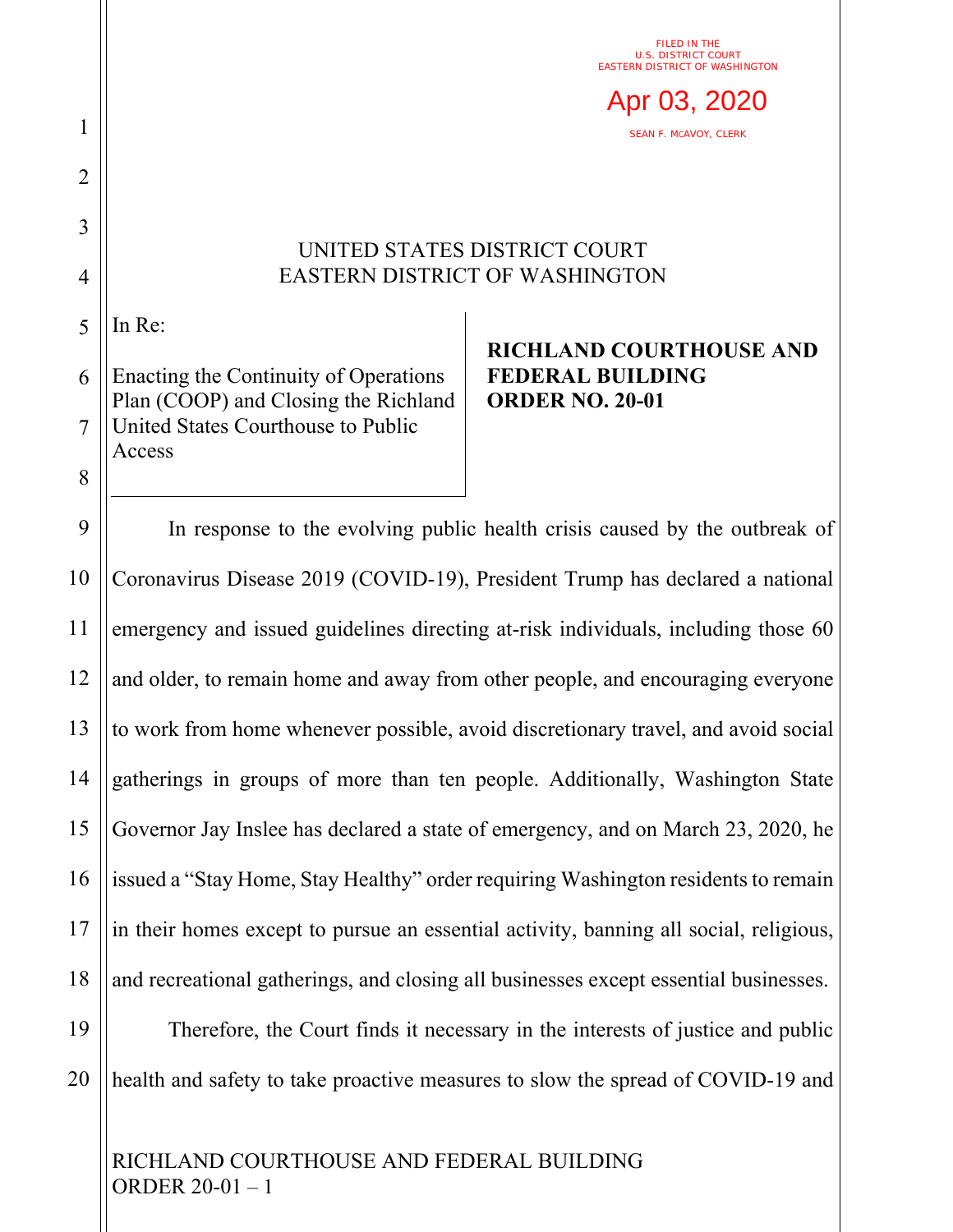| 1              | ensure the safety of litigants, counsel, court staff, grand and petit jurors, witnesses, |                                                                         |
|----------------|------------------------------------------------------------------------------------------|-------------------------------------------------------------------------|
| $\overline{2}$ | members of the public, and members of the community of this judicial district.           |                                                                         |
| 3              |                                                                                          | Accordingly, IT IS HEREBY ORDERED that, effective Monday, April 6,      |
| $\overline{4}$ | 2020:                                                                                    |                                                                         |
| 5              | 1.                                                                                       | The Continuity of Operations Plan (COOP) for the United States          |
| 6              |                                                                                          | District Court for the Eastern District of Washington's Richland        |
| 7              |                                                                                          | Division is hereby <b>ENACTED</b> .                                     |
| 8              | 2.                                                                                       | The United States Courthouse in Richland, Washington is ORDERED         |
| 9              |                                                                                          | closed to the public, effective April 6, 2020 through May 1, 2020,      |
| 10             |                                                                                          | unless this Order is rescinded, amended, or extended. This Order does   |
| 11             |                                                                                          | not affect the Richland Federal Office Building.                        |
| 12             | 3.                                                                                       | To the extent possible, court staff will continue to process electronic |
| 13             |                                                                                          | filings, generate notices and orders, respond to phone inquiries, and   |
| 14             |                                                                                          | otherwise carry out the essential functions of the Court remotely.      |
| 15             | 4.                                                                                       | Physical access to court proceedings held within the Richland           |
| 16             |                                                                                          | Courthouse are limited to persons required to attend by the Judge       |
| 17             |                                                                                          | presiding over the proceedings, which may include parties, counsel,     |
| 18             |                                                                                          | witnesses, or victims.                                                  |
| 19             | 5.                                                                                       | Remote access to audio content of court proceedings held within the     |
| 20             |                                                                                          | Richland Courthouse, in person or by video conference, will be          |
|                | RICHLAND COURTHOUSE AND FEDERAL BUILDING                                                 |                                                                         |

ORDER 20-01 – 2